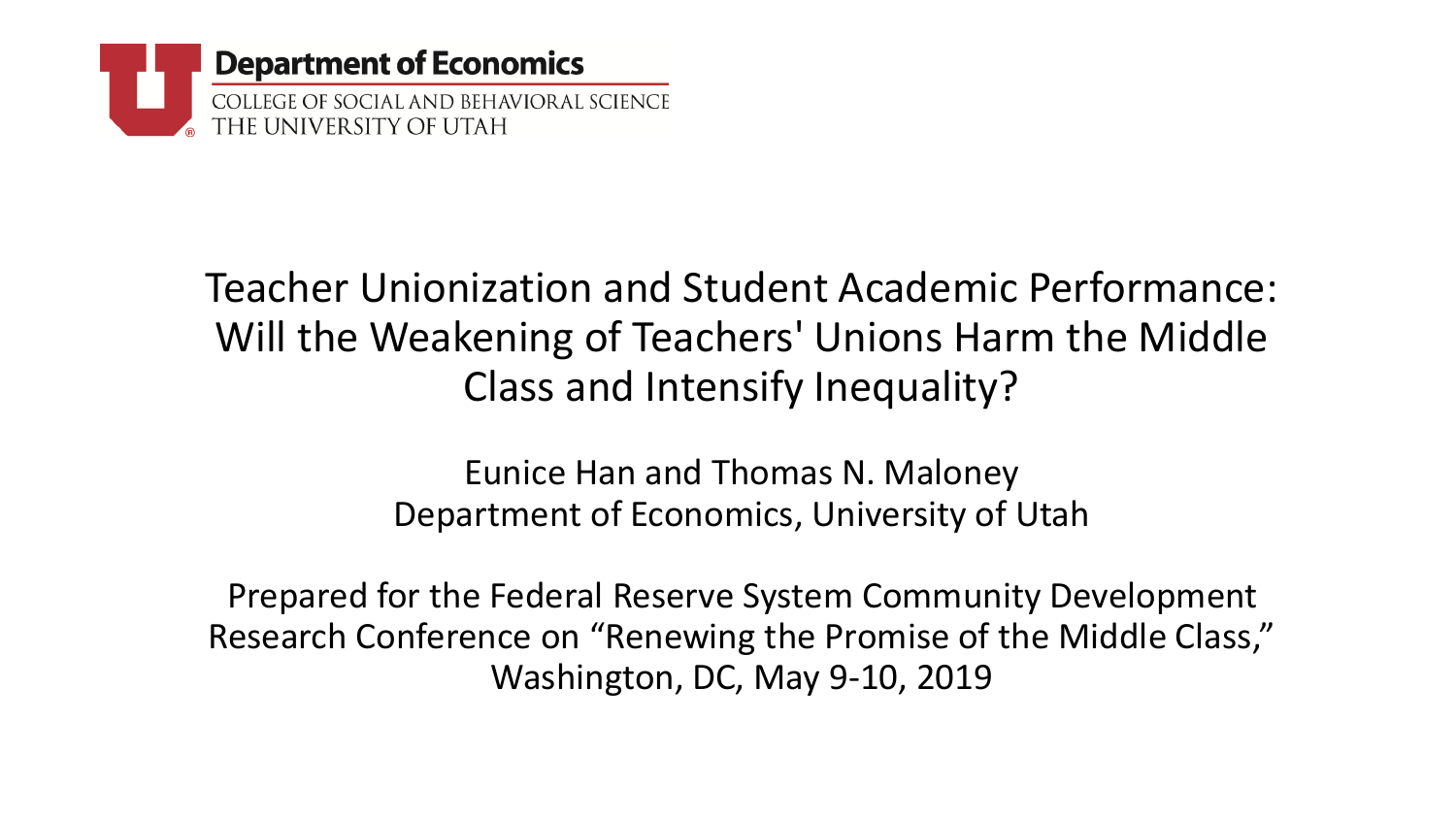Direct Effects of Organized Labor on Inequality and the Middle Class

- Levy and Temin 2007 Declining unionism has contributed to reduced bargaining power and rising inequality.
- Farber et al 2018 Unions reduce inequality by raising relative wages of the less skilled.
- Freeman et al 2015 Children of union members experience more upward mobility than do children of non-union members.

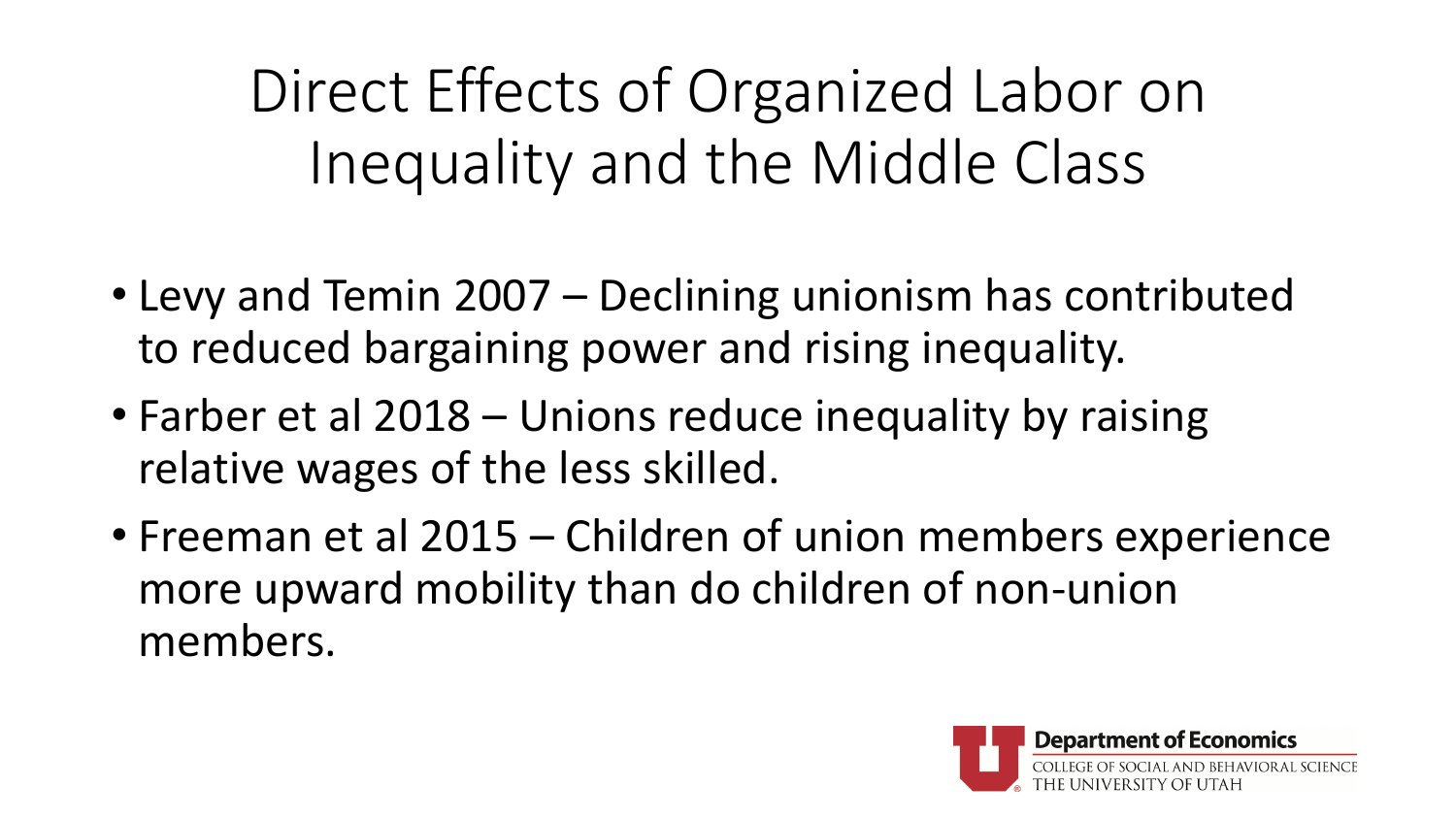"Indirect Effects" of Teachers' Unions on Inequality and the Middle Class

- After the Supreme Court's decision on Janus vs. AFSCME (2018) and as other limitations on teachers' unions grow, what are the likely effects on educational outcomes of students?
- Might these effects vary by "class"?

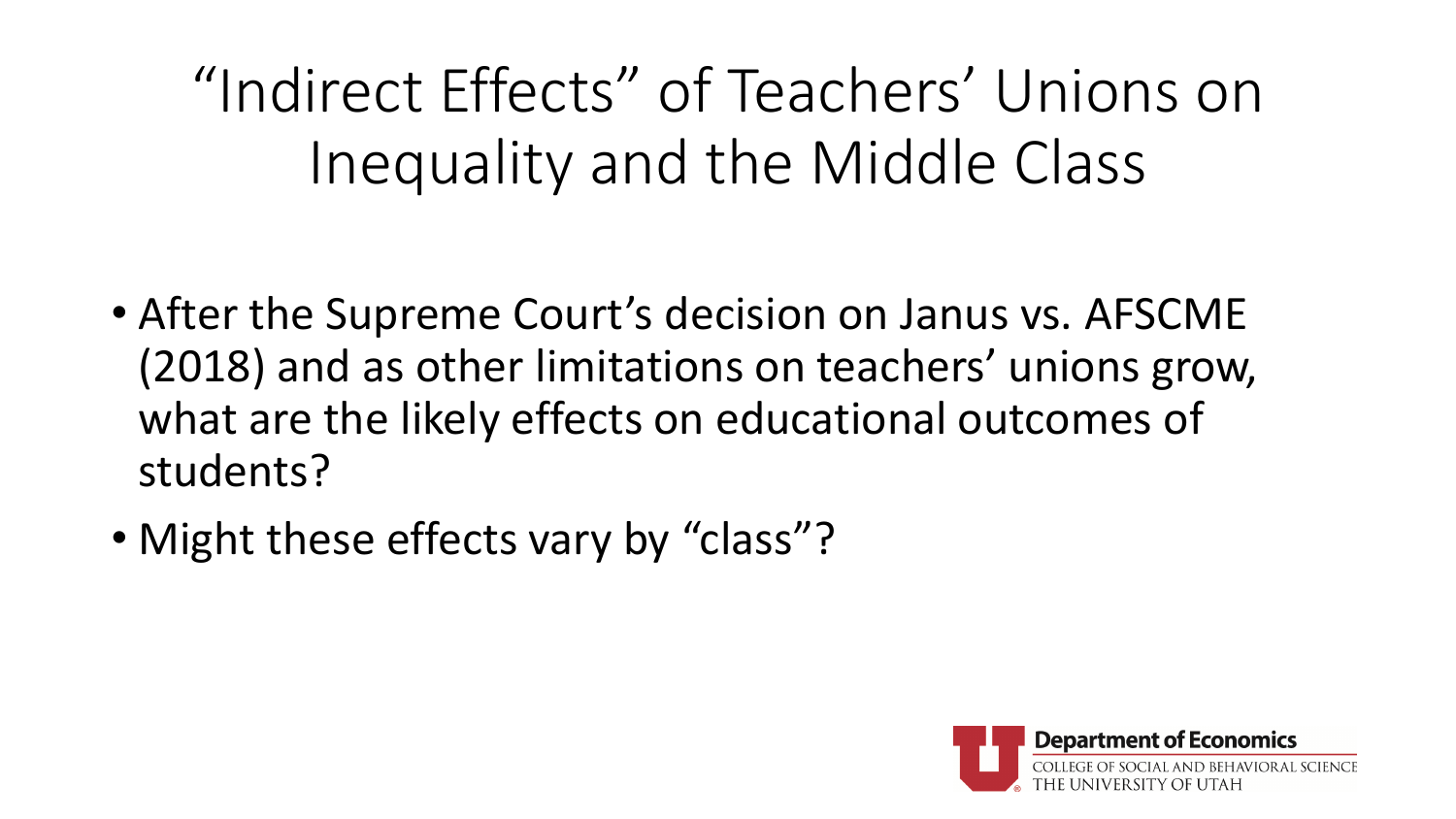How Do Teachers' Unions Affect Student Outcomes?

- Positive Effects
	- Increasing resources, attracting and retaining good teachers through better pay and working conditions
	- Professional engagement and "voice" effects
- Negative Effects
	- Increasing costs, reducing flexibility

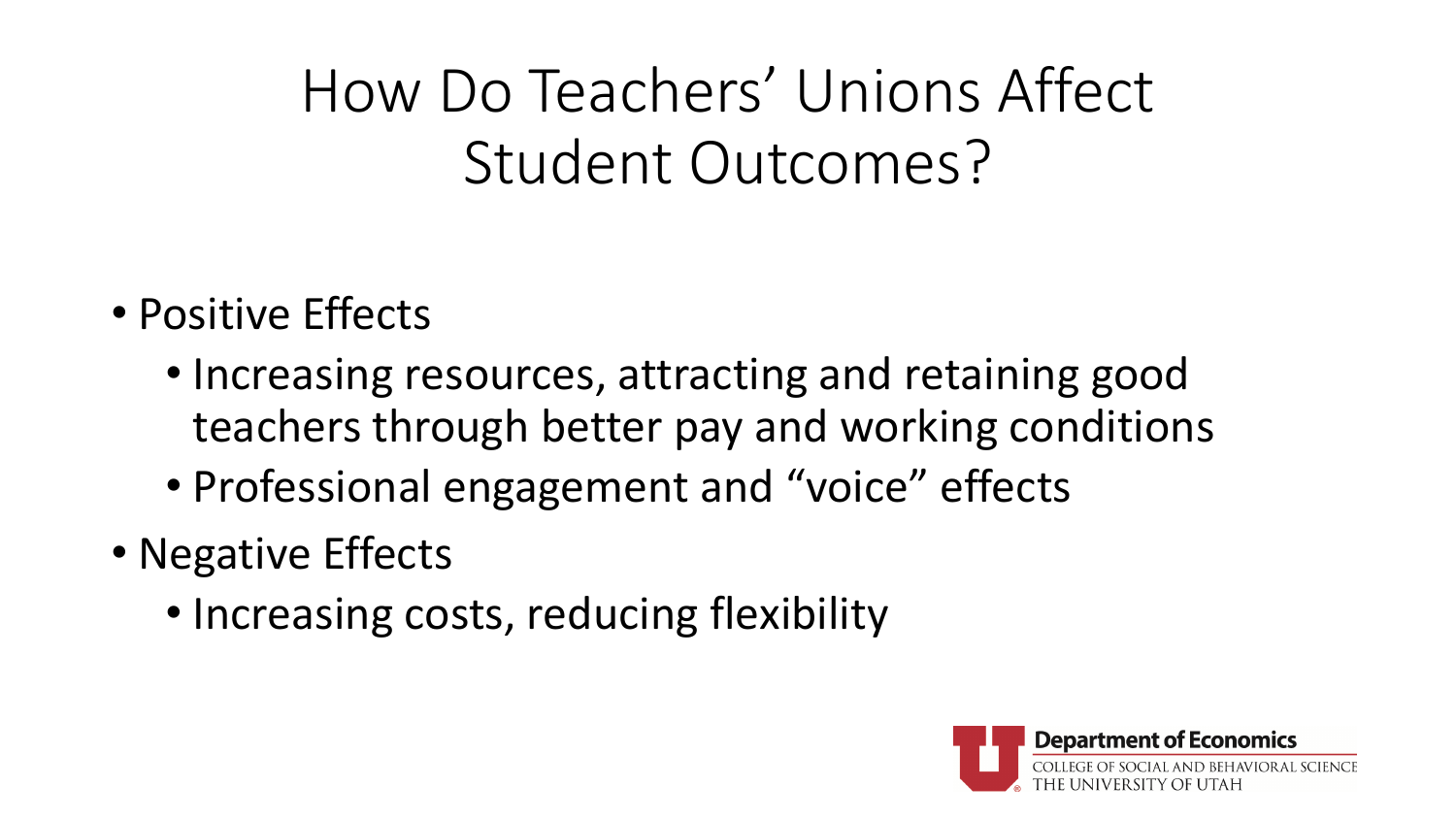Identifying "Class"-Specific Effects of Teachers' Unions on Student Outcomes

- Outcome Measure: District-level test score averages, grades 3-8, from Stanford Education Data Archive (SEDA), 2008-09 and 2012-13
- "Class" Measure: SES index from SEDA, based on district income, education, poverty, unemployment, female headship, and SNAP receipt indicators. Districts classed as high (top 25%), middle (middle 50%), and low (bottom 25%) **SES**

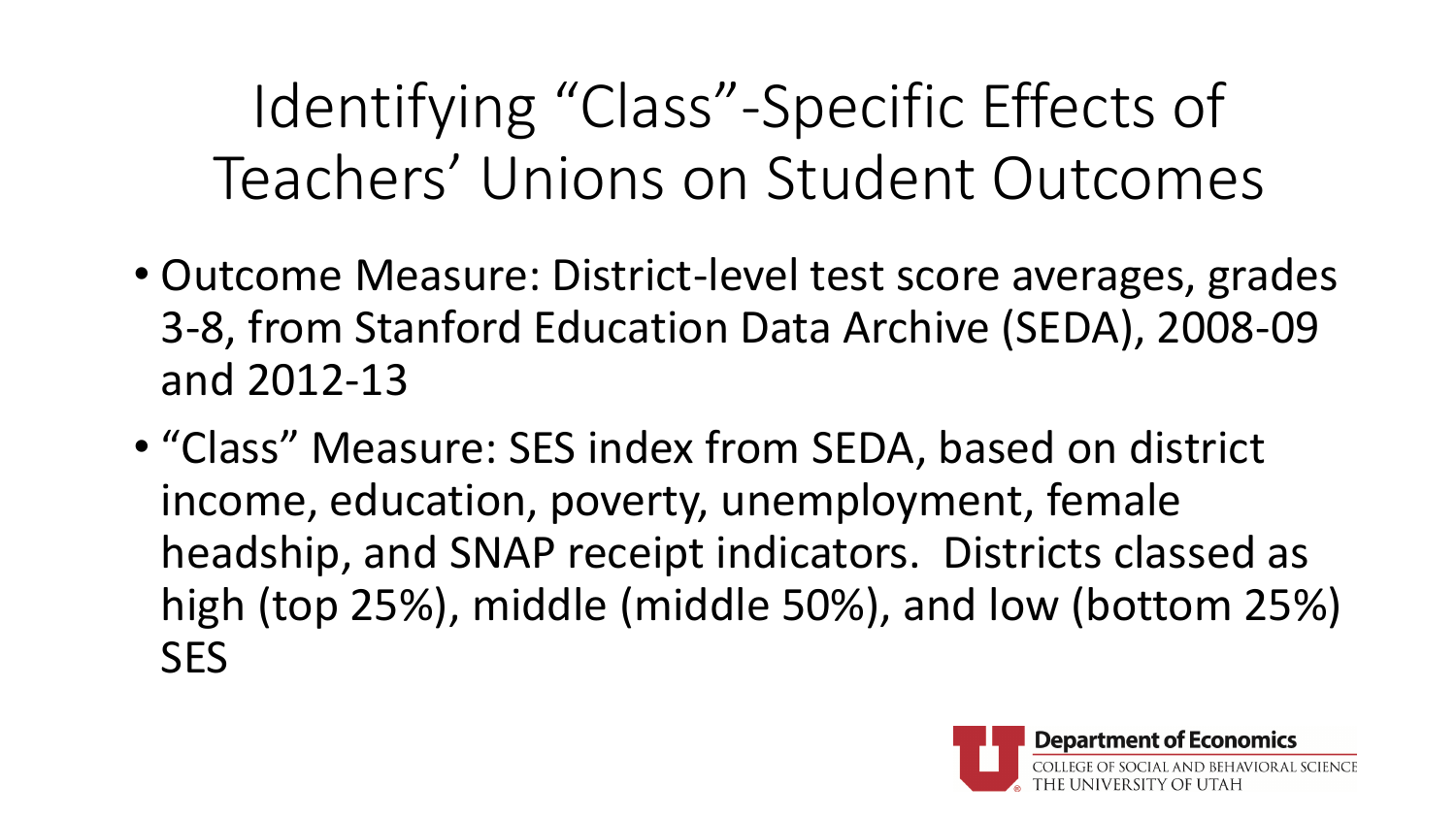Identifying "Class"-Specific Effects of Teachers' Unions on Student Outcomes (2)

- District-level measures of union presence from School and Staffing Survey (SASS). Three categories:
	- Collectively bargained contract in place (CB)
	- "Meet and Confer" agreement in place (MC)
	- Neither a CB nor a MC agreement in place (NA)

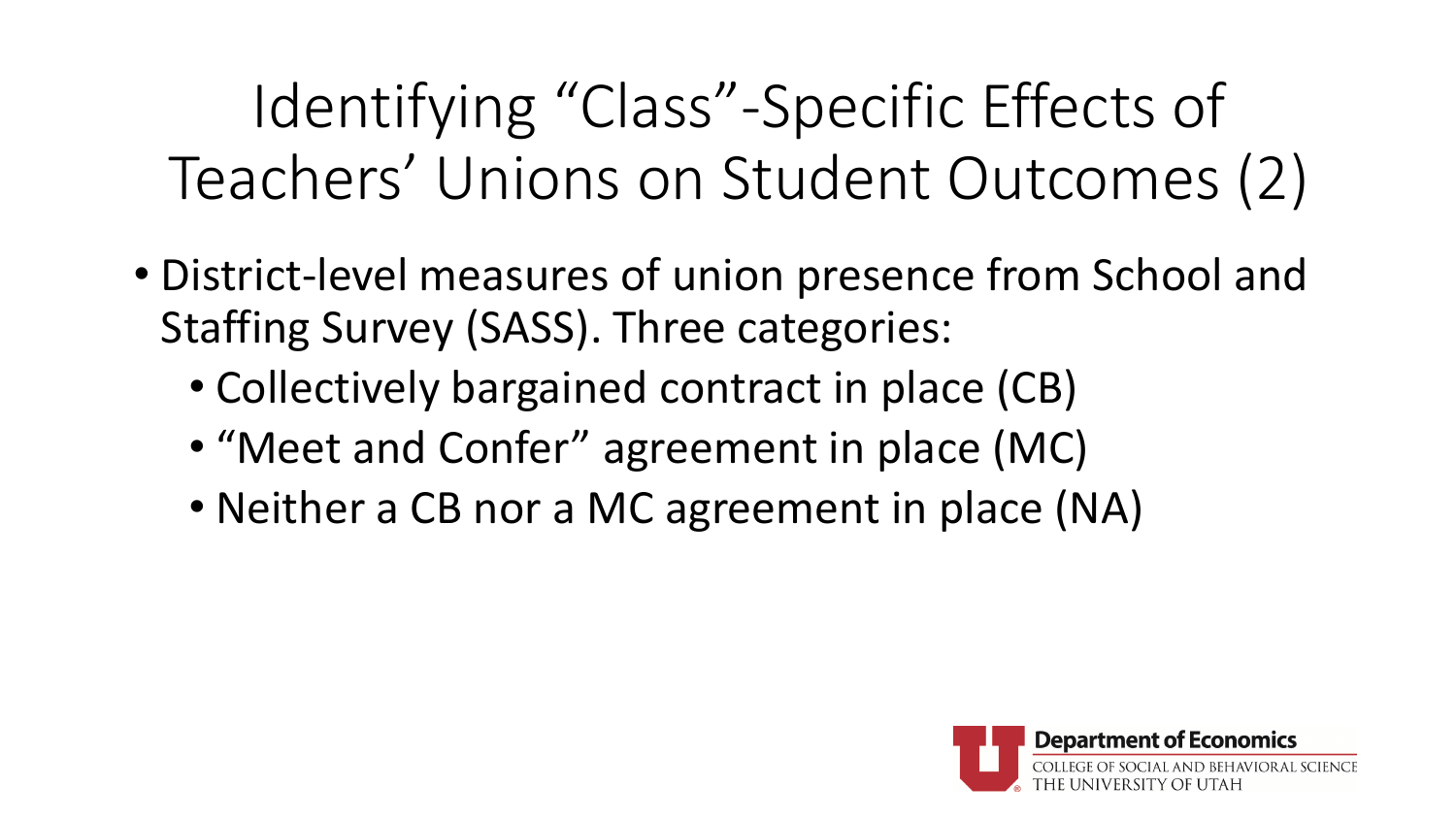

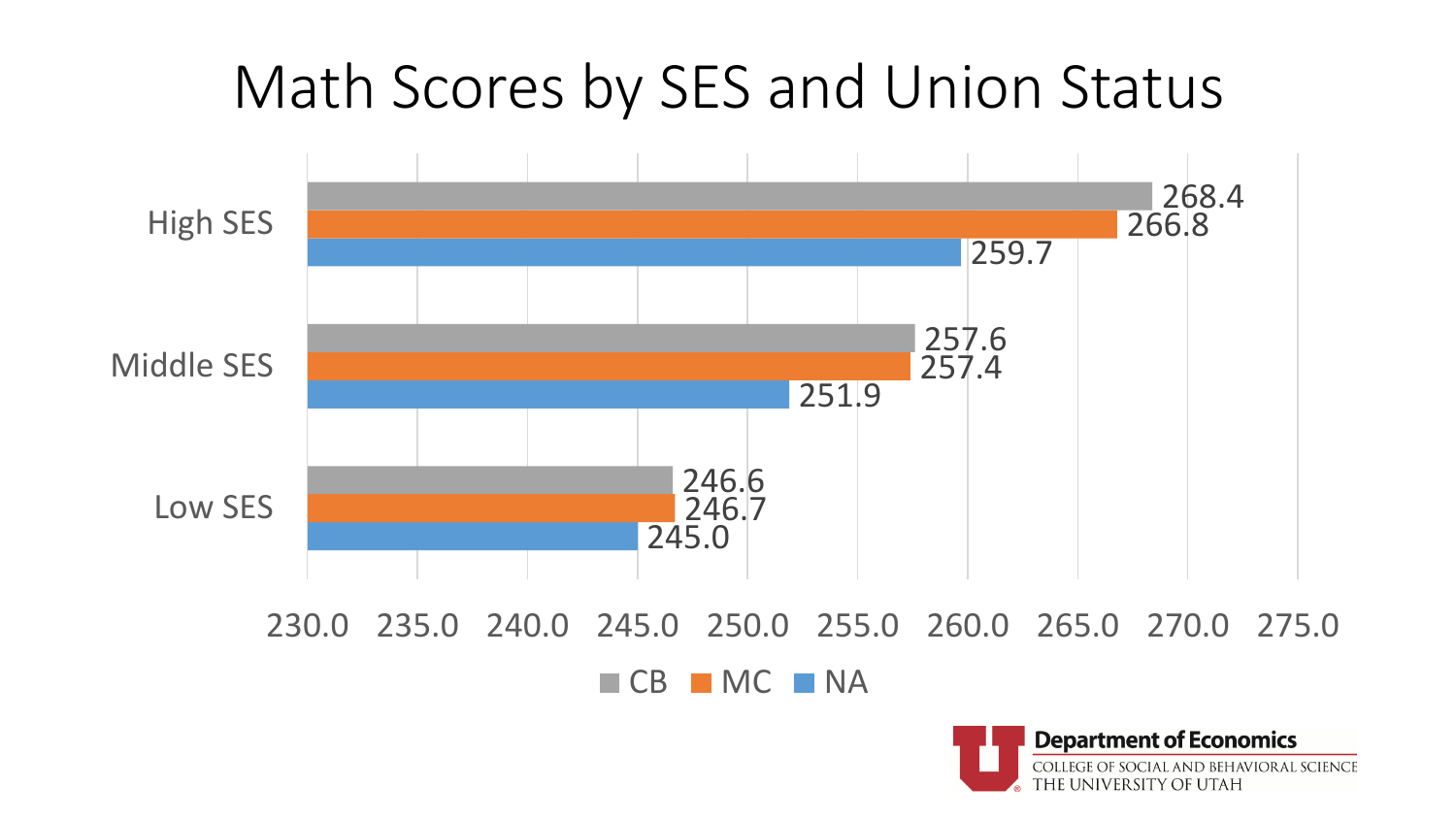

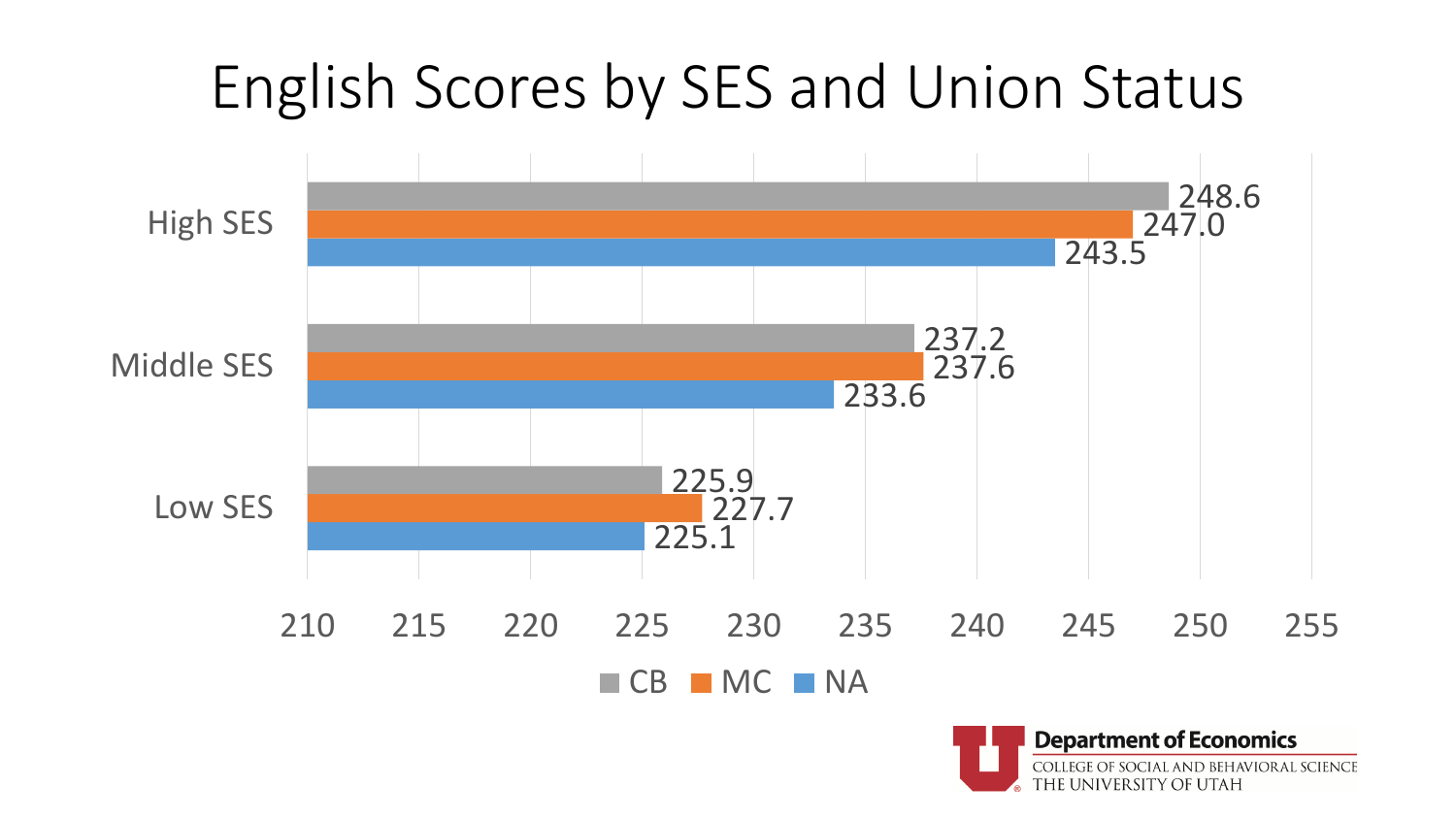#### Selected Characteristics of Districts by Class

|                          | <b>Low SES</b> | <b>Mid SES</b> | <b>High SES</b> |
|--------------------------|----------------|----------------|-----------------|
| $%$ CB                   | 44.9           | 63.3           | 74.6            |
| % MC                     | 10.1           | 12.7           | 12.0            |
| % NA                     | 45.0           | 24.0           | 13.4            |
|                          |                |                |                 |
| <b>Poverty Rate</b>      | 28.0           | 13.5           | 5.1             |
| <b>Median HH Income</b>  | \$38,594       | \$57,913       | \$92,757        |
| <b>Unemployment Rate</b> | 6.1            | 4.3            | 3.1             |
| <b>Female Headship</b>   | 35.3           | 22.2           | 14.7            |
| % College Grads          | 16.2           | 21.9           | 40.0            |



**Department of Economics** 

OCIAL AND BEHAVIORAL SCIENCE THE UNIVERSITY OF UTAH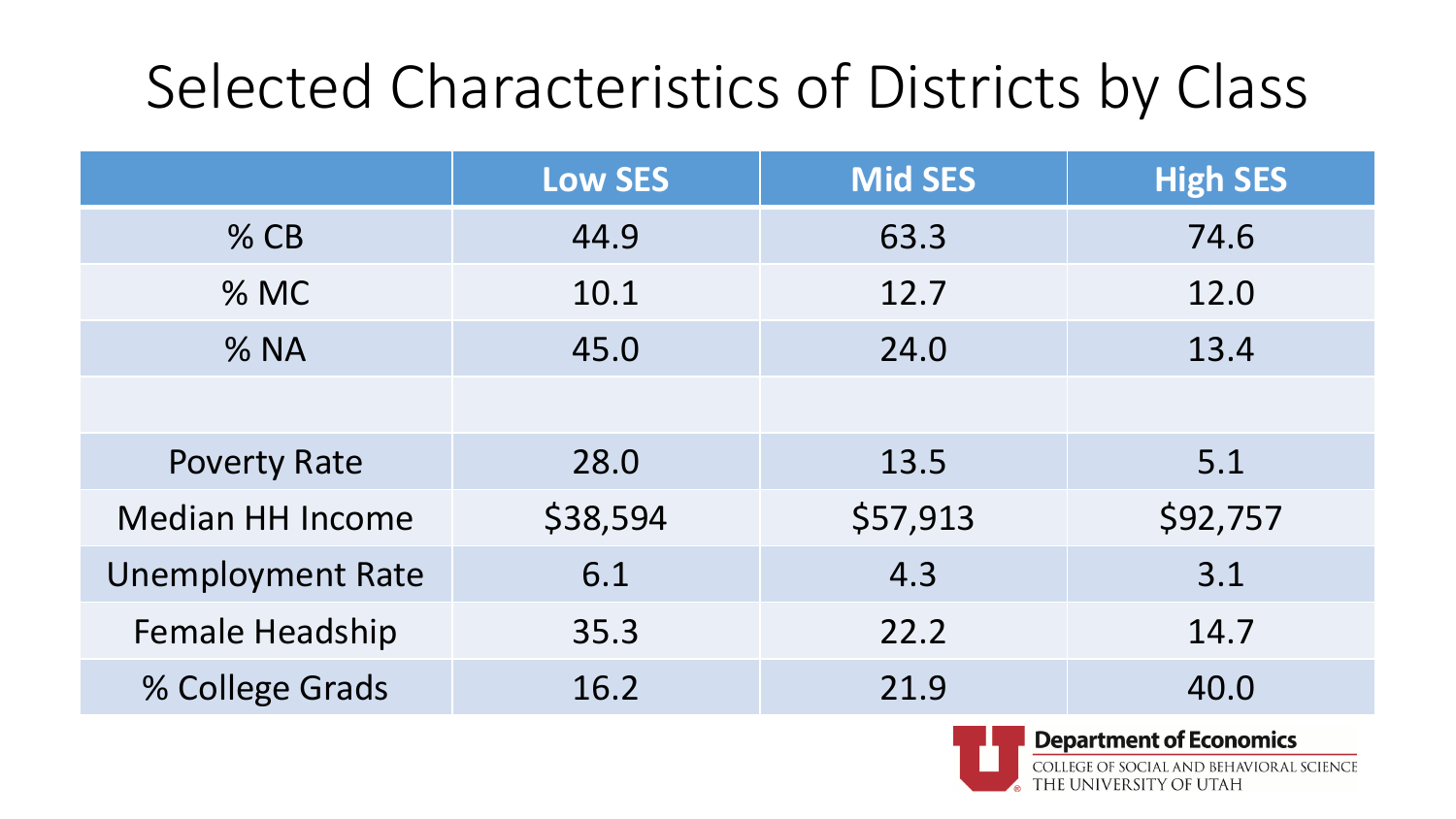# Differences by Union Status Within Class

Within each SES class, CB and MC districts

**≻Serve more white/fewer African American students** >Have higher revenue per pupil Have fewer students on free/reduced price lunch programs

than do NA districts.

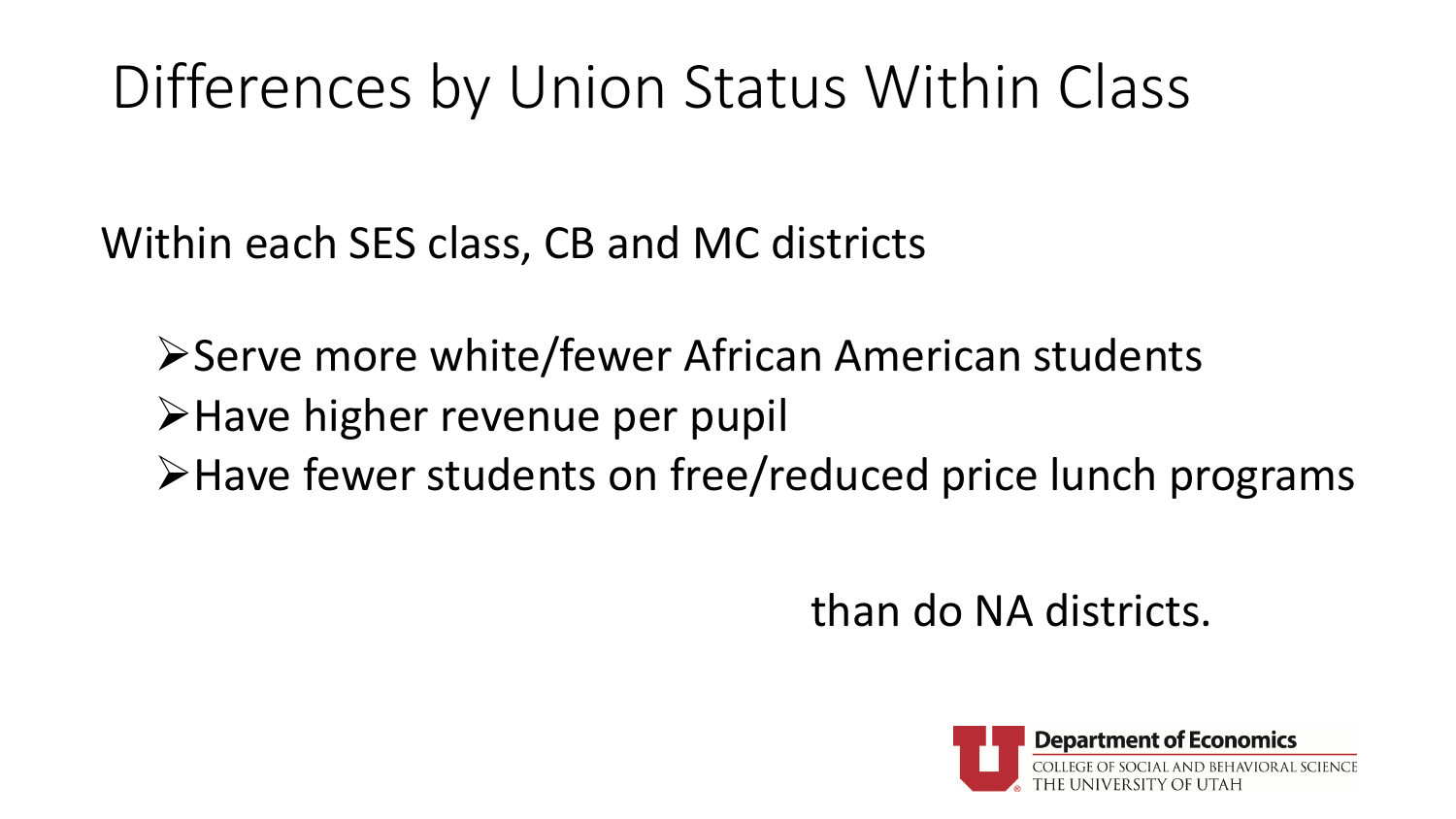After adjusting for school and community characteristics, we find

- CB status is associated with higher test scores for both Math and English in mid-SES districts, and MC status is associated with higher English scores in these districts.
- MC status may be associated with higher scores in low-SES districts (some 0 effects, some positive).
- CB and MC status are not associated with higher (or lower) scores in high-SES districts.

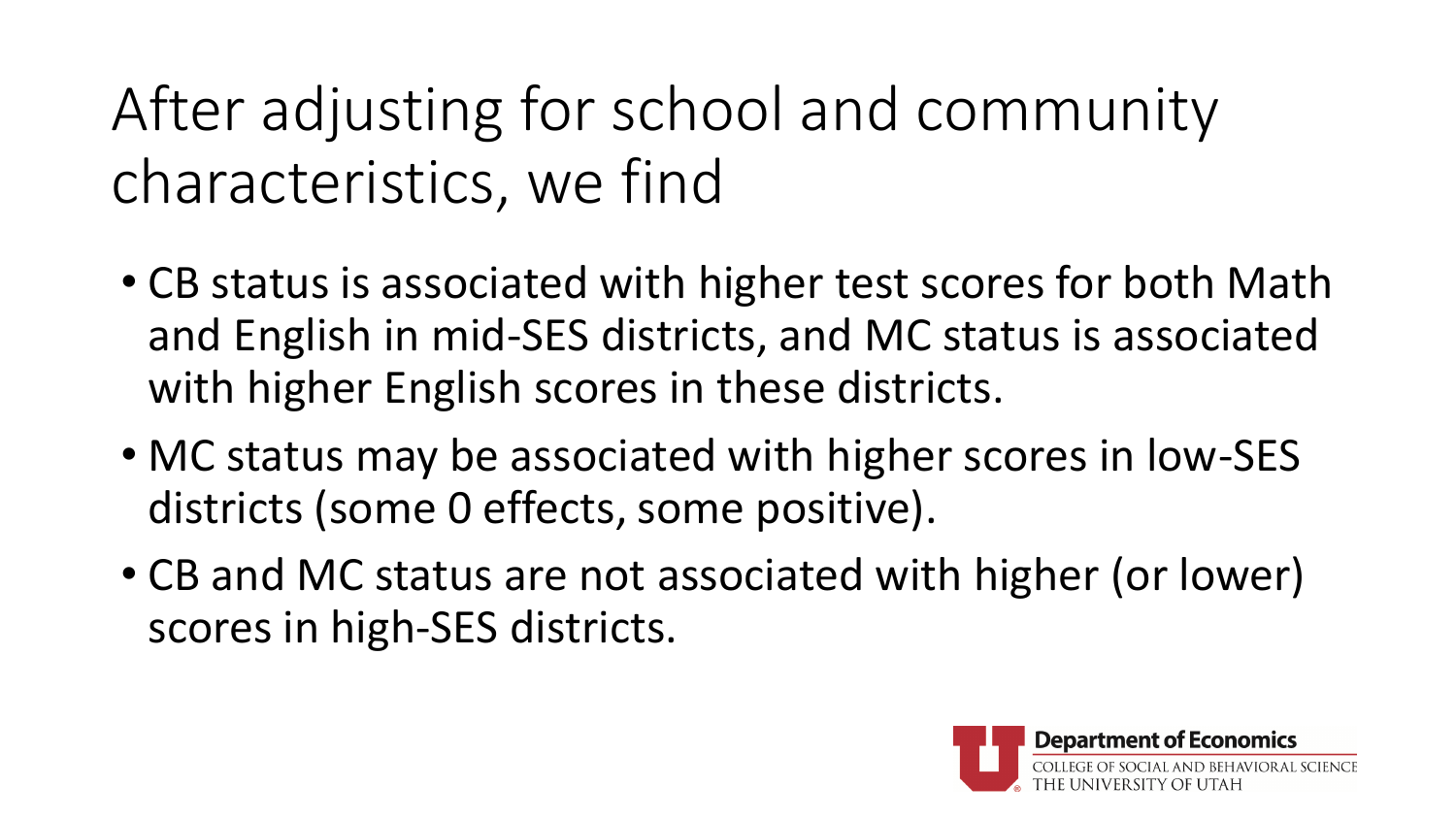# How might we interpret our "class" and MC results?

- The marginal benefit of union presence may be smaller in districts that are otherwise well resourced.
- Teacher "voice/engagement" effects may be most visible where resources are not abundant but also not too scarce.